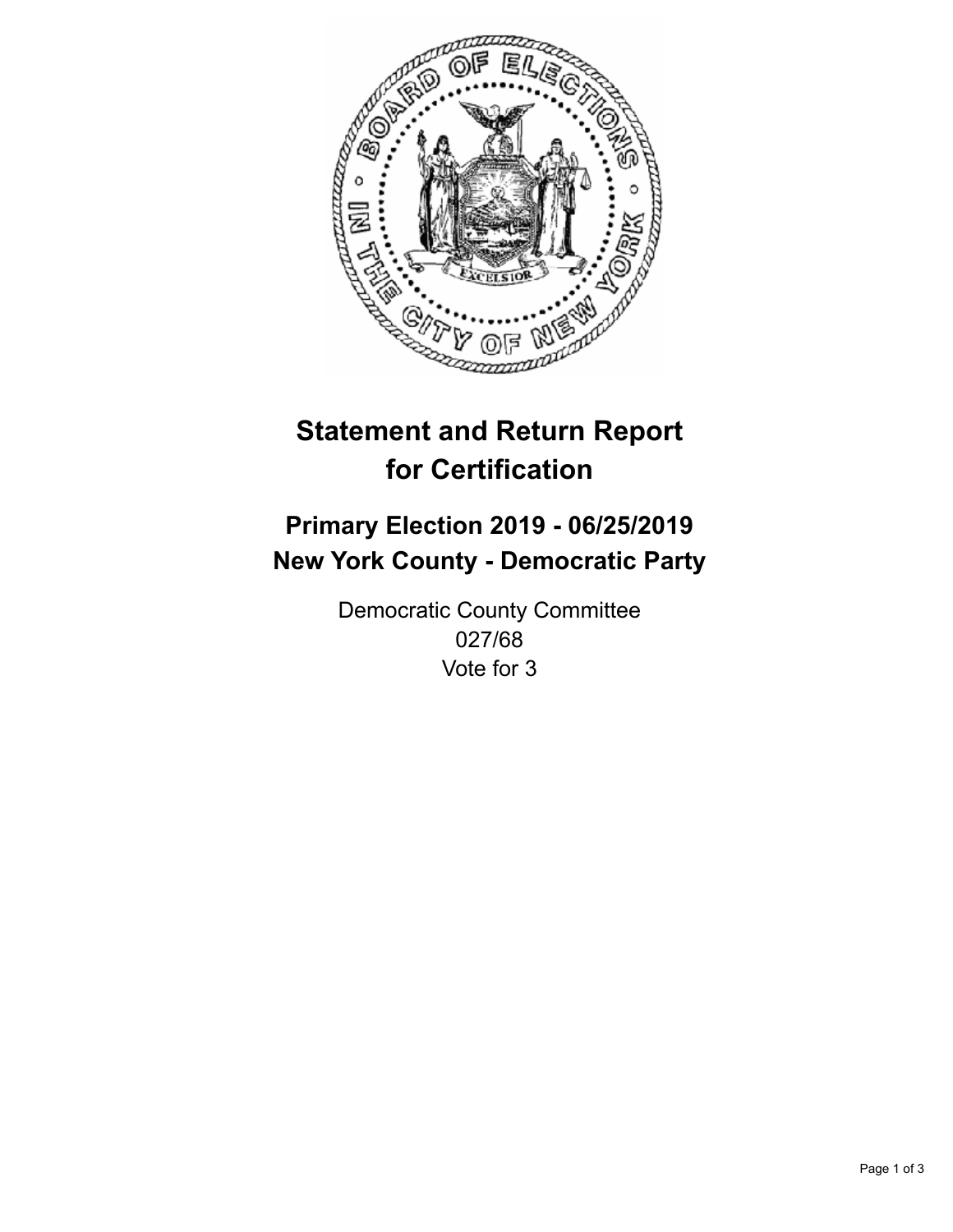

## **Assembly District 68**

| <b>PUBLIC COUNTER</b>                                    | 19 |
|----------------------------------------------------------|----|
| <b>MANUALLY COUNTED EMERGENCY</b>                        | 0  |
| ABSENTEE / MILITARY                                      | 0  |
| <b>AFFIDAVIT</b>                                         | 0  |
| <b>Total Ballots</b>                                     | 19 |
| Less - Inapplicable Federal/Special Presidential Ballots | 0  |
| <b>Total Applicable Ballots</b>                          | 19 |
| <b>ADA PELLOT</b>                                        | 10 |
| <b>VIRGINIA LALLAVE</b>                                  | 8  |
| <b>JOSHUA MERCADO</b>                                    | 9  |
| ANTHONY BROWN SR.                                        | 9  |
| CARIDAD SANCHEZ (WRITE-IN)                               | 2  |
| JOSEPHINE ALEXANDER (WRITE-IN)                           | 1  |
| <b>Total Votes</b>                                       | 39 |
| Unrecorded                                               | 18 |